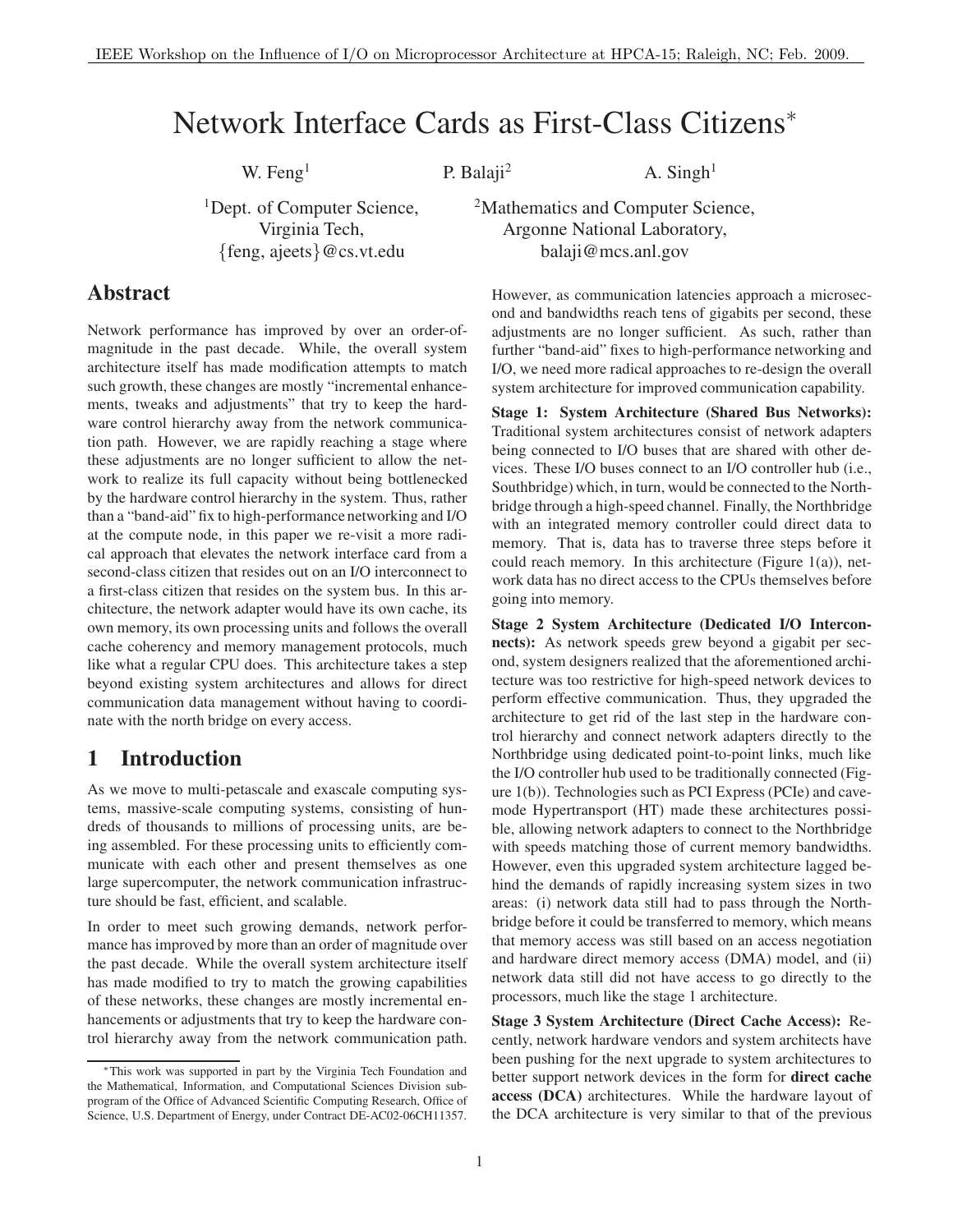

Figure 1: Four System Architectural Stages: (a) Shared Bus Networks; (b) Dedicated I/O Interconnects; (c) Direct Cache Access; (d) Networks as First-Class Citizens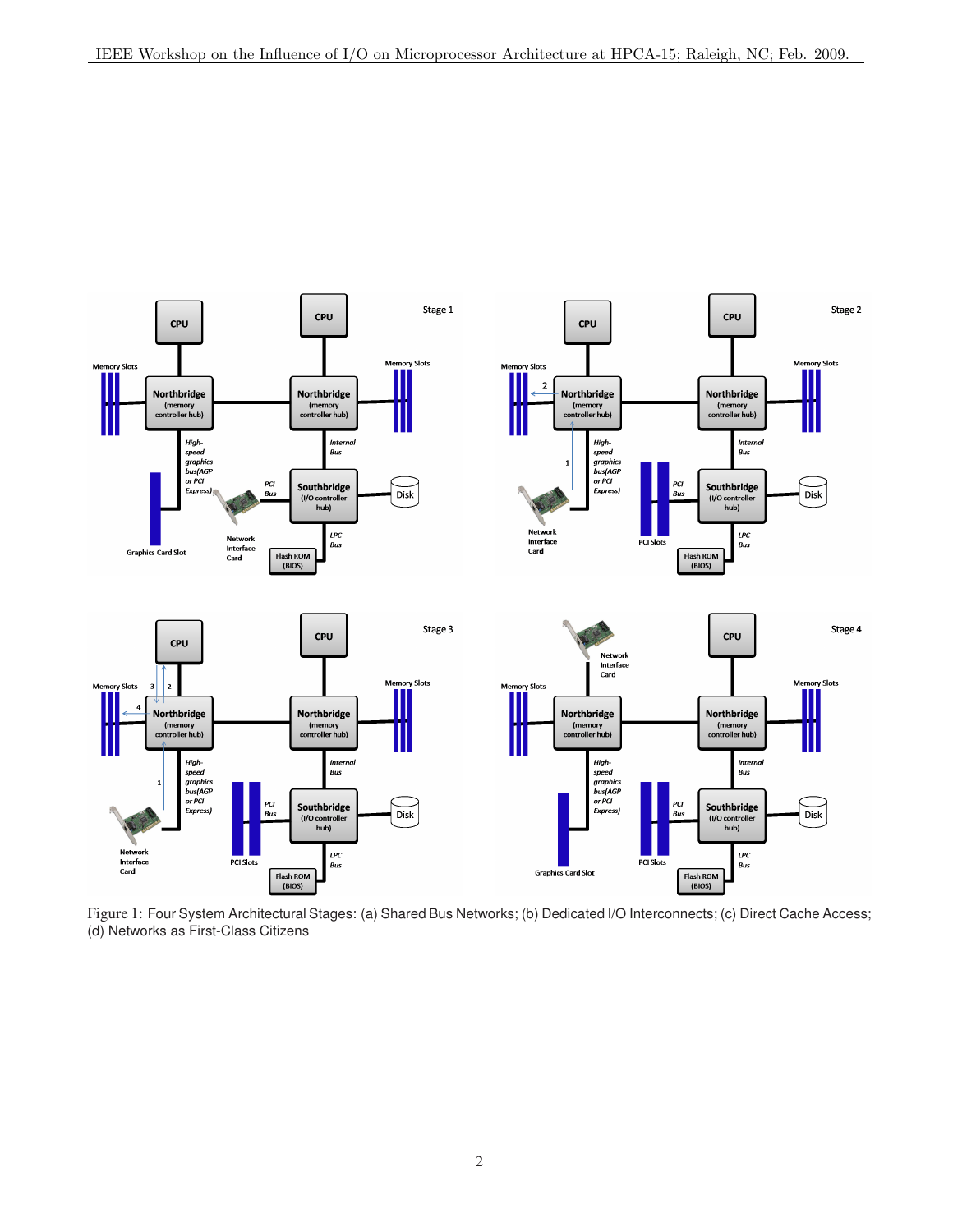generation architecture, it makes one valuable addition—in this architecture, network adapters can directly access CPUs and directly write to their caches instead of having to write to memory (Figure  $1(c)$ ). This improves access latency, as data movement is not limited by memory bandwidth and data does not have to be fetched to the CPU cache after it arrives over the network.

**Stage 4 System Architecture (Networks as First-Class Citizens):** In this generation of architecture, which is not currently available, we envision that a network adapter would sit on par with the other CPUs in the system; the network adapter would have its own cache, its own memory, its own processing units and would follow the overall cache coherency and memory management protocols, much like what a regular CPU does. This architecture takes a step beyond direct cache access and allows for a similar mechanism but without having to coordinate with the Northbridge on every access (Figure 1(d)). Such a mechanism would allow network communication to be truly bounded only by the network protocol and communication stack rather than the coordination overhead involved in current architectures' hardware control hierarchy.

To date, there have been several projects that have looked at memory-integrated network interfaces. Of particular note is the research of Mukherjee et al. [10] and Feng [2].

However, in the commercial sector, such work does not exist. The most closely related work is the Communciation Streaming Architecture (CSA) from Intel [4, 8], which elevated the NIC to a first-class citizen by connecting it directly to the memory controller hub, i.e., Northbridge, and which was later subsumed by PCI Express. However, in both cases — CSA and PCI Express, neither *treat* the NIC as a first-class citizen as neither are integrated with the memory subsystem and access architecture. Instead, both CSA and PCI Express hold onto their network-I/O access roots.

We believe that this may be the time to re-visit these ideas once again. In addition to integrating the NIC into the memory subsystem, we want to introduce more powerful, networkspecific, processing capabilities to the NIC and treat the NIC as a network co-processor. However, we will avoid the trap of putting an actual CPU on the NIC as on-card CPUs typically add overhead, increase latency, and in many cases, decrease peak bandwidth available to the application, because an actual CPU is a generalized compute processor rather than a task-specific network processor.

In general, the advantages gained by moving the NIC to the system bus include lower latency, higher bandwidth, and the ability to run a cache-coherency protocol over the NIC so that data movement is provided automatically by the memory management system. This would allow application programmers to focus on parallelizing programs (by hiding the details of managing parallelism and data locality from the programmer) rather than burdening them with managing explicit data movement into and out of a computing node. The disadvantages include the loss of explicit control over data movement to/from the network and the non-standard interface to the NIC. (With the NIC on the I/O bus, there are several standard interfaces, e.g., PCI for PCs.) However, bridges from the system bus are possible. An example of such a bridge is Intel's Accelerated Graphics Port, which provides a fast and dedicated pipe to a graphics accelerator.

# **2 Design of a Memory-Integrated NIC**

Here we study different aspects of the network interface card (NIC) in order to better understand what design decisions need to be made to support a memory-integrated NIC, as summarized in Table 1.

*Virtualize User Addressing of the NIC.* This issue has been recently addressed by research into OS-bypass protocols [13, 3, 9, 11, 14, 5]. In order to virtualize the NIC to a user process, address translation and protection must be provided. Address translation allows a user process to access the NIC through virtual addresses while protection isolates user processes from each other. But rather than virtualizing the NIC via the operating system (OS), it is virtualized through virtual memory hardware for better performance. Thus, we can dramatically improve the performance of accessing NIC memory via virtual memory by having the OS map NIC memory pages directly into user space and then having the virtual memory hardware translate these memory-mapped virtual addresses to appropriate physical address in the NIC memory.

*Cached NIC Registers.* Network messages can be cached in CPU and NIC caches (like regular cacheable memory), thereby, in general, increasing the effective host-to-network bandwidth, decreasing the effective host-to-network latency, and reducing traffic on the system bus by taking advantage of spatial and temporal locality. Currently, NIC registers are not cached because no coherency protocol is run over the I/O bus. Furthermore, CPU access to NIC memory often have side effects unlike normal cacheable memory.

*Cache-Block Transfers.* Network messages can be transferred between the CPU cache, NIC cache, and main memory via cache-block transfers rather than DMA transfers. This allows messages to be moved in a single cache-block transfer and avoids incurring the DMA initiation and teardown overhead of multiple (and bursty) DMA transfers of a few bytes at a time.

*Memory-Based Queue.* The API to the NIC can be designed as a memory-based queue rather than an explicit datamovement primitive to/from the NIC. The current practice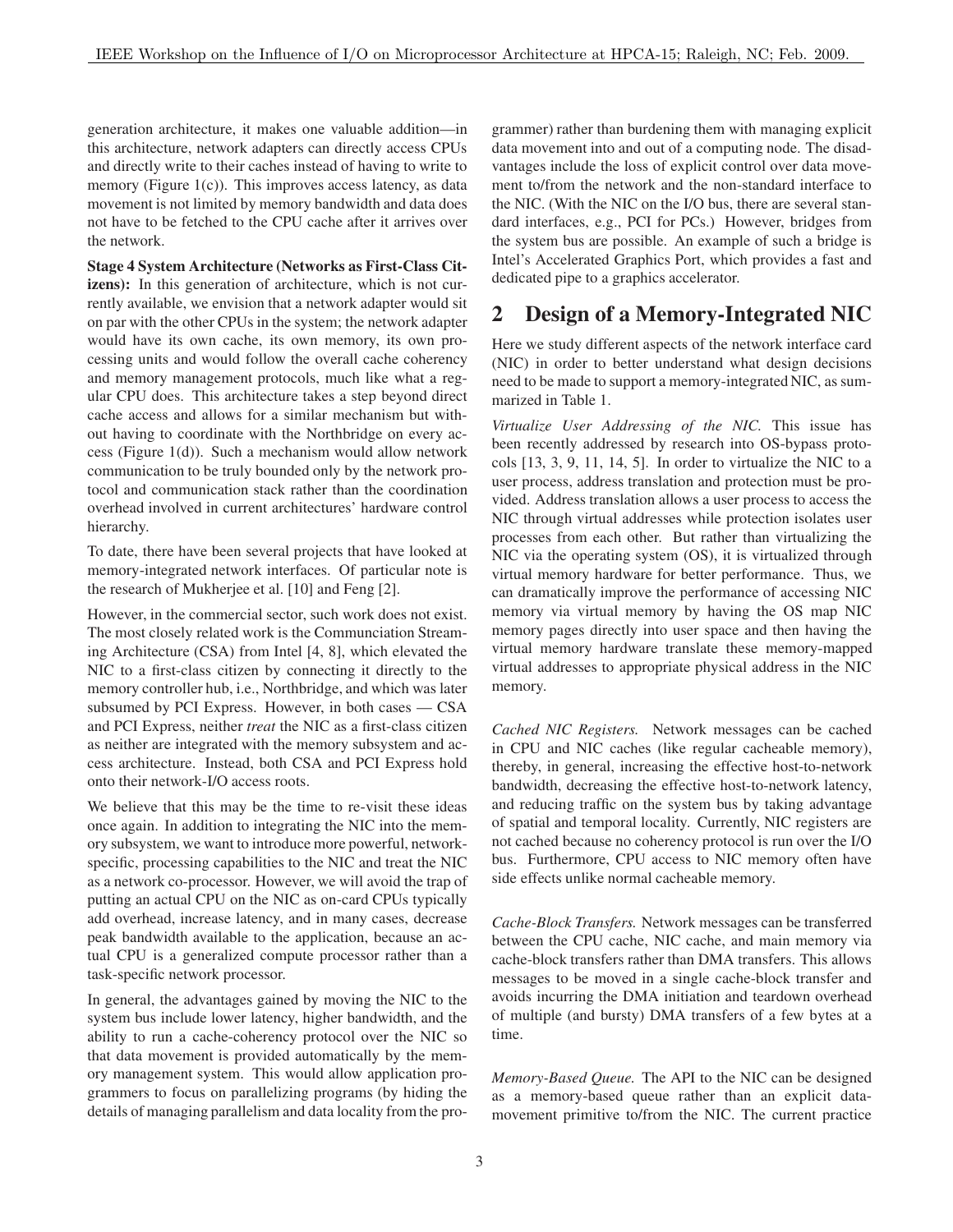| I/O Access                             | <b>Memory Access</b>                |
|----------------------------------------|-------------------------------------|
| Device on I/O bus                      | Memory on system bus                |
| Indirect via OS                        | Direct via protected user access    |
| Uncached NIC regsters                  | Cached NIC registers                |
| Ad-hoc data movement                   | Cache block transfers               |
| Explicit data movement via API         | Memory-based queue                  |
| Notification via interrupts            | Notification via cache invalidation |
| Limited device memory                  | Plentiful memory                    |
| No out-of-order access and speculation | Out-of-order access and speculation |

Table 1: Transforming NIC Access from I/O Access to Memory Access

of using data-movement primitives to move information to/from the NIC couples CPU involvement with the NIC. By using a memory-based queue API, we can decouple the CPU from the NIC, thus freeing the CPU to do useful work while network communication is occurring; and sending/receiving packets simply amounts to writing/reading queue memory. In addition, we avoid the side effects of explicit data movement by treating NIC queue accesses as side-effect-free memory accesses. The potential disadvantage of this approach is that the user no longer has knowledge of how data is actually moved between the CPU and the NIC (although a counterargument would be that the user does not have knowledge of how data is actually moved between the CPU and memory either).

*Notification via Cache Invalidation.* The CPU can be notified of NIC events indirectly via cache invalidation rather than directly via heavyweight interrupts which pollute the cache or directly via polling which wastes CPU cycles which could be better spent on computation.

*Virtual Memory as an Automatic Overflow Buffer.* The memory on a NIC may overflow when bursts of network messages arrive at the NIC. However, with the NIC being treated as a network co-processor and CPU peer, a cache replacement policy to main memory could buffer these messages automatically without any CPU intervention. However, the gain of having plentiful buffer space comes at the cost of additional run-time overheads.

*Out-of-Order Accesses and Speculative Loads.* Out-of-order accesses and speculative loads on a CPU's accesses to a NIC (like side-effect-free regular memory accesses) are possible. This is of exceptional importance to the run-time software and hardware community as it not only allows for the potential re-ordering of compute-based instructions but also allows for the potential re-ordering of network-based instructions in a dynamic pipeline. Currently, this cannot be done because I/O buses do not adequately support multiple outstanding transactions whereas the system bus does; side effects in NICs often force NIC accesses to be performed in-order; and NICs do not provide any rollback mechanisms if the CPU's speculation is incorrect.

# **3 Related Work**

There are several research directions that relate to networks as first class citizens. We discuss some of them here.

**Point-to-Point Interconnects for Network Device Connectivity:** In some ways, there have already been some research directions that try to alleviate network interface cards to a pseudo-first-class-citizen like status by connecting to them through dedicated point-to-point links instead of shared I/O buses. PCI Express (PCIe) [12] was introduced by Intel in 2004 as a structured point-to-point links that connected either directly to the memory controller or through a series of crossbar switches. This allowed network adapters to plug directly at the end of the PCIe link and use the fabric in a dedicated manner. The hypertransport consortium [1] went a step further to utilize a similar idea, but to have a unified point-topoint fabric that not only connected the process/memory system to the network adapter, but also to the other processors. Thus, communication between processors was as fast as that with the network adapter. Intel QuickPath [7] utilizes similar ideas for the Intel-based platforms.

While all of these research directions attempt to alleviate the network adapter's position to that of the CPU with respect to the communication overhead between the CPU and the NIC, there are still several issues in which a NIC is not considered on-par with the CPU, primarily with respect to access rights to memory and cache regions, as identified in this paper.

**Direct Cache Access Capabilities for Networks:** Another technology that allows NICs to have an improved access to CPU cache is *direct cache access* [6]. The short version of this technology is that instead of writing data to memory, network adapters would be allowed to directly write data into a processor cache. This allows applications to avoid fetching from memory for small and critical data that just arrived from another remote node. While this is a step-up for network adapters, they still have to follow regular access-request pro